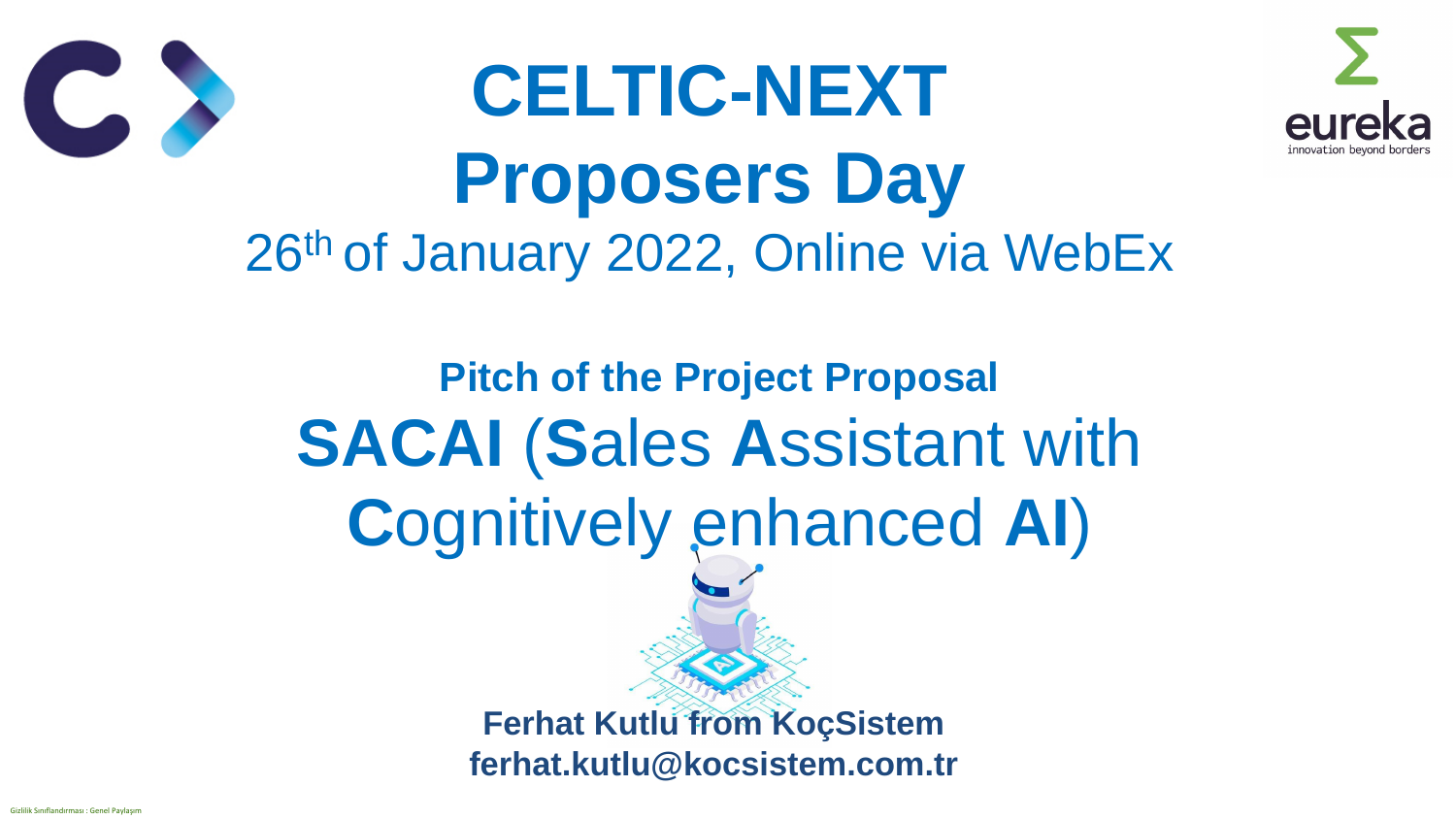# **Teaser**









Customers today (Pre-METAVERSE),

- 
- 
- 
- live omnichannel lives→ can choose different channels ... • are loyal to brands that give them this omnichannel freedom • expect a seamless and personalized experience How to be in the World of avatars, METAVERSE???

*Why should I participate in the project?* The proposed technology is to be disruptive and will be one of its kind to the Extened Reality (XR) industry.

*What makes the added value?*

❑ much more reliable predictors of a customer's behavior ❑ smarter recommenders for customers ❑ Conversational AI → **Virtual Smart Clerk**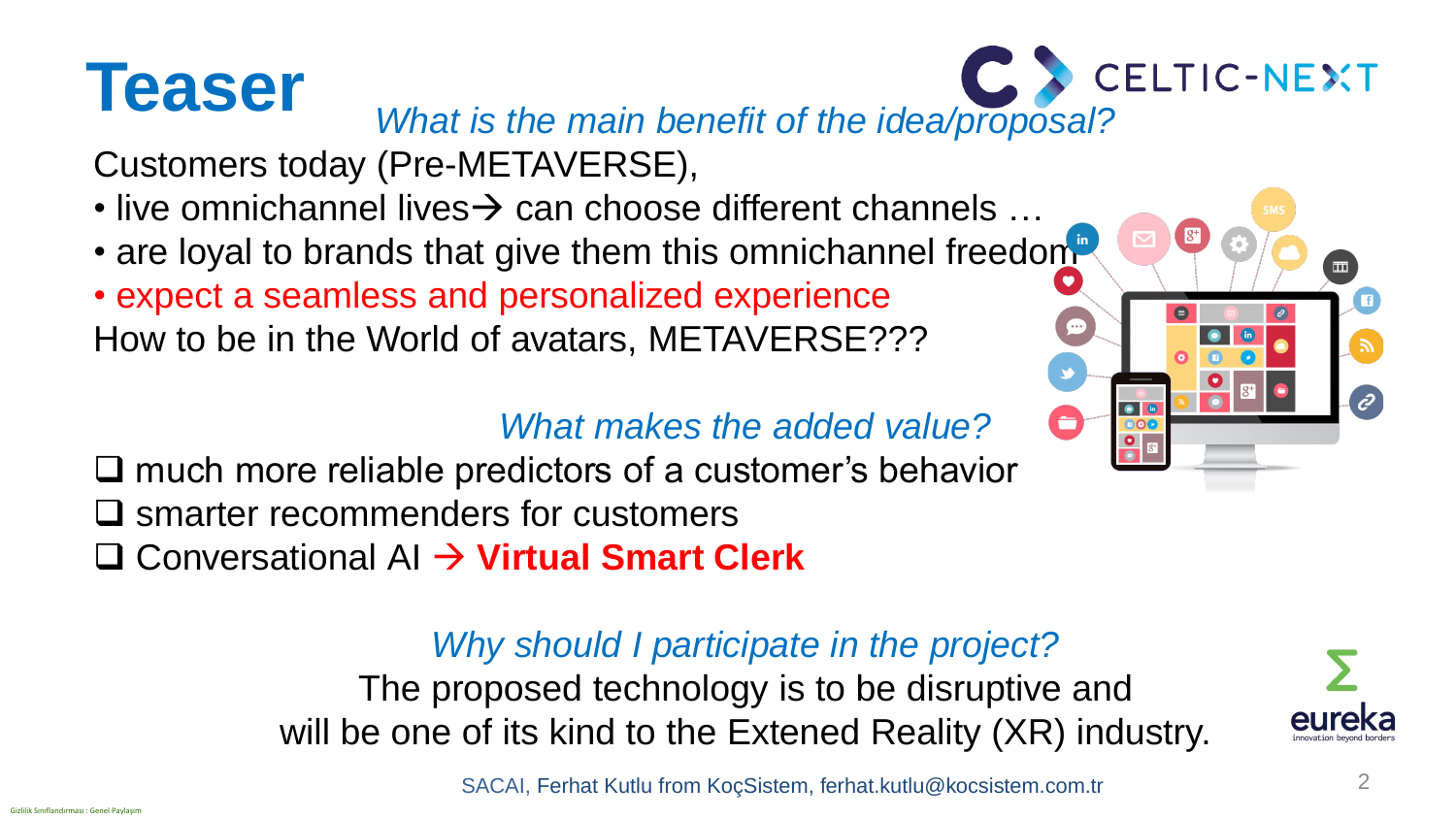





# **Organisation<br>Profile 600 KocSistem Profile**

Leading technology company of Turkey

Develops its own products and services and offers integrated solutions

|                                                | $1500 +$ Number of       |  | $30+$                     | <b>National and</b><br><b>International Business</b><br><b>Partnerships</b>     |
|------------------------------------------------|--------------------------|--|---------------------------|---------------------------------------------------------------------------------|
|                                                | $100+$ R&D Engineer      |  | <b>TSC</b>                | <b>Turkey's first</b><br>private sectorR&D<br>center in the area<br>of software |
| <b>Data Centers</b><br>8500+<br><b>Servers</b> |                          |  |                           |                                                                                 |
|                                                |                          |  | 250+ Number of Managed    |                                                                                 |
| ◟◬ノ<br>Administration                          | <b>QO</b><br>Maintenance |  | Consulting & Installation | <b>台 台 台</b><br>Hardware                                                        |
|                                                |                          |  |                           |                                                                                 |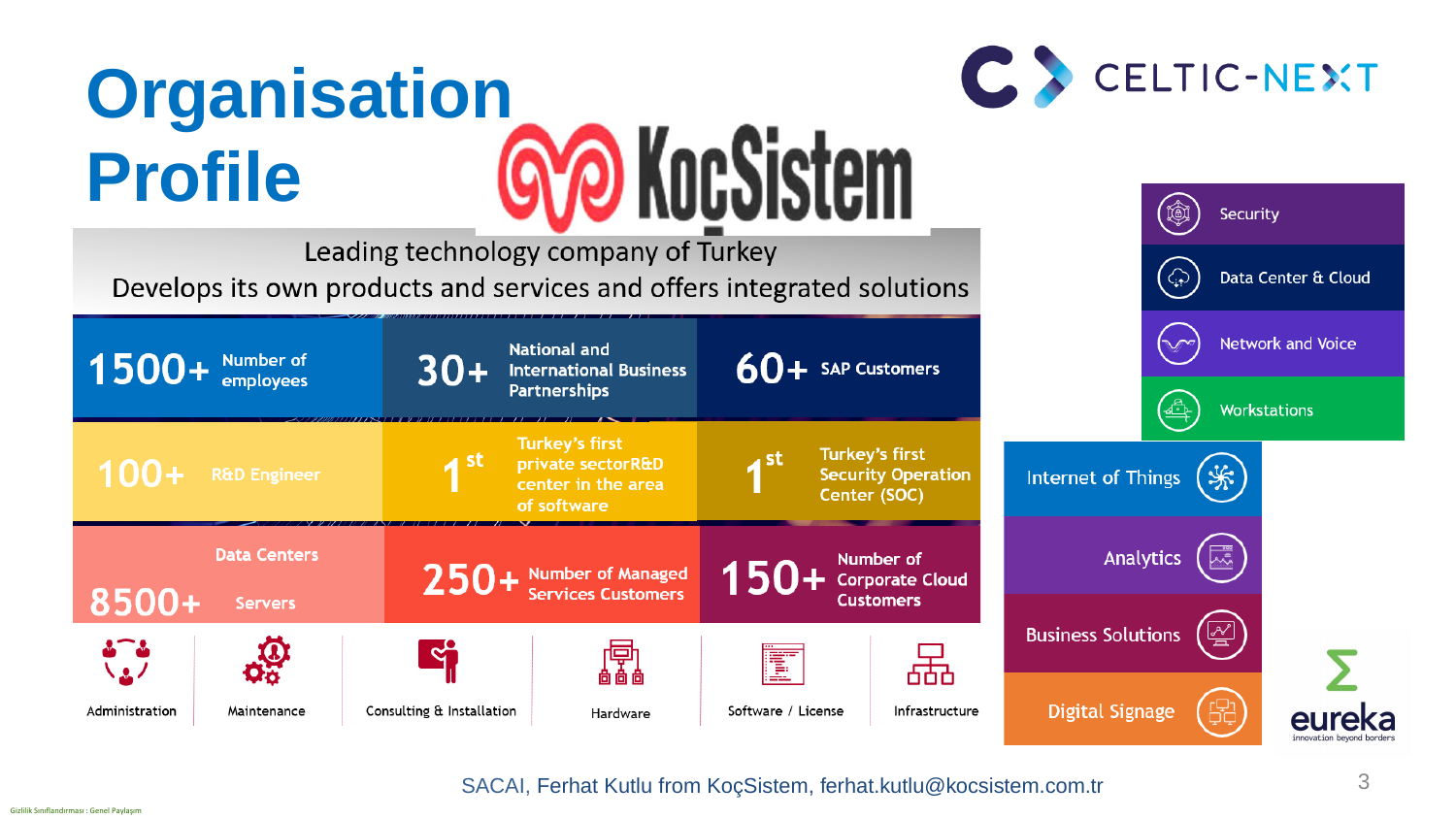

# **Proposal Introduction**

4

## **Innovation**

- Predictive Analytics & Evaluations  $\rightarrow$  Actionable Advice - Sentiment based product rating for smart selling



- Brand new AI models
- 
- 
- Chatbot → Virtual Smart Clerk

## **Use Case**

## - customer experience analysis within «**try before you buy**» concept through

- → **speech + video analytics**
- provide companies with a bespoke 360-degree view of the customer and other sources

experience by combining these insights with analysis of customer transactions

SACAI, Ferhat Kutlu from KoçSistem, ferhat.kutlu@kocsistem.com.tr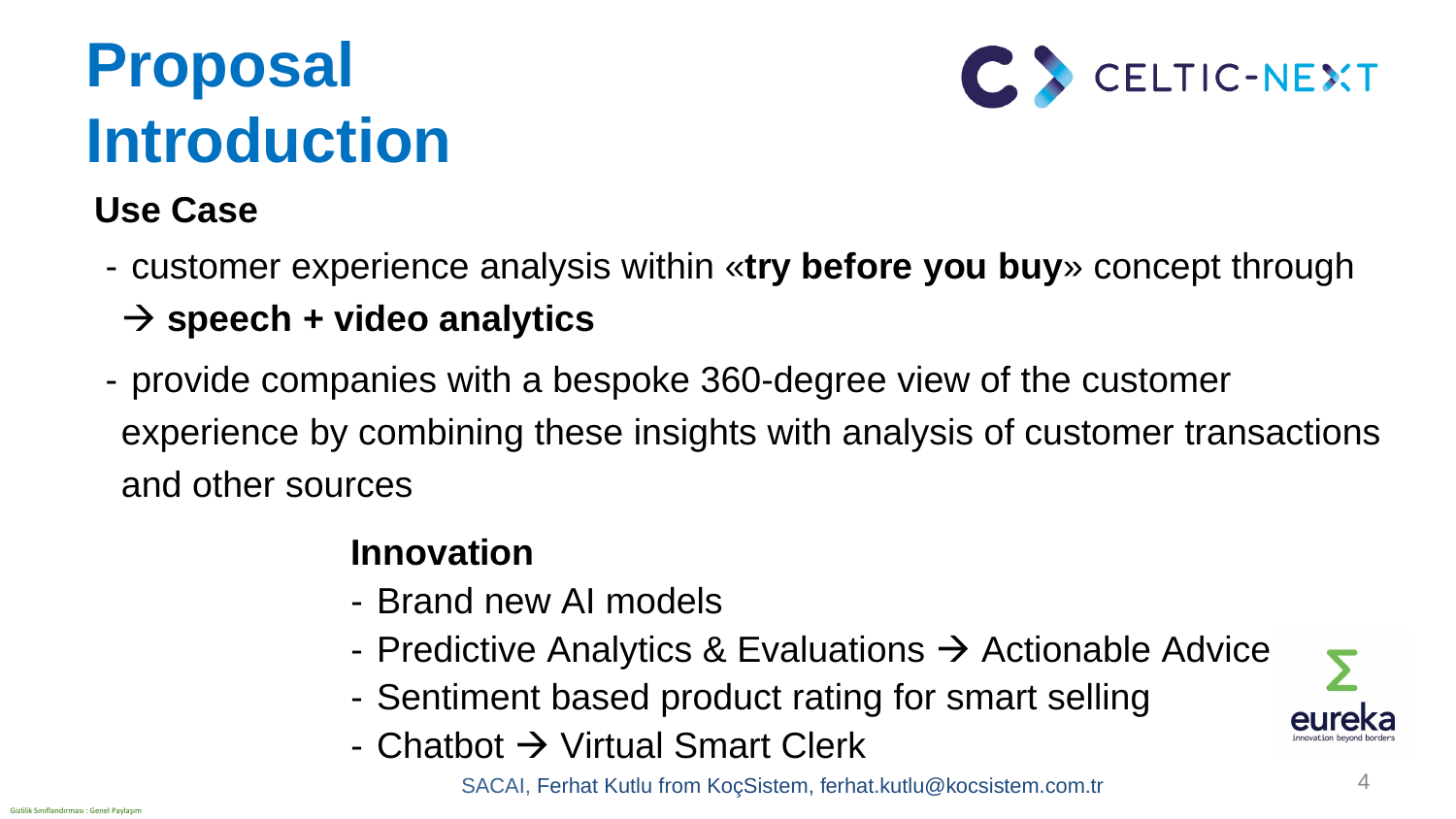





# **Proposal Introduction**



### SACAI, Ferhat Kutlu from KoçSistem, ferhat.kutlu@kocsistem.com.tr 5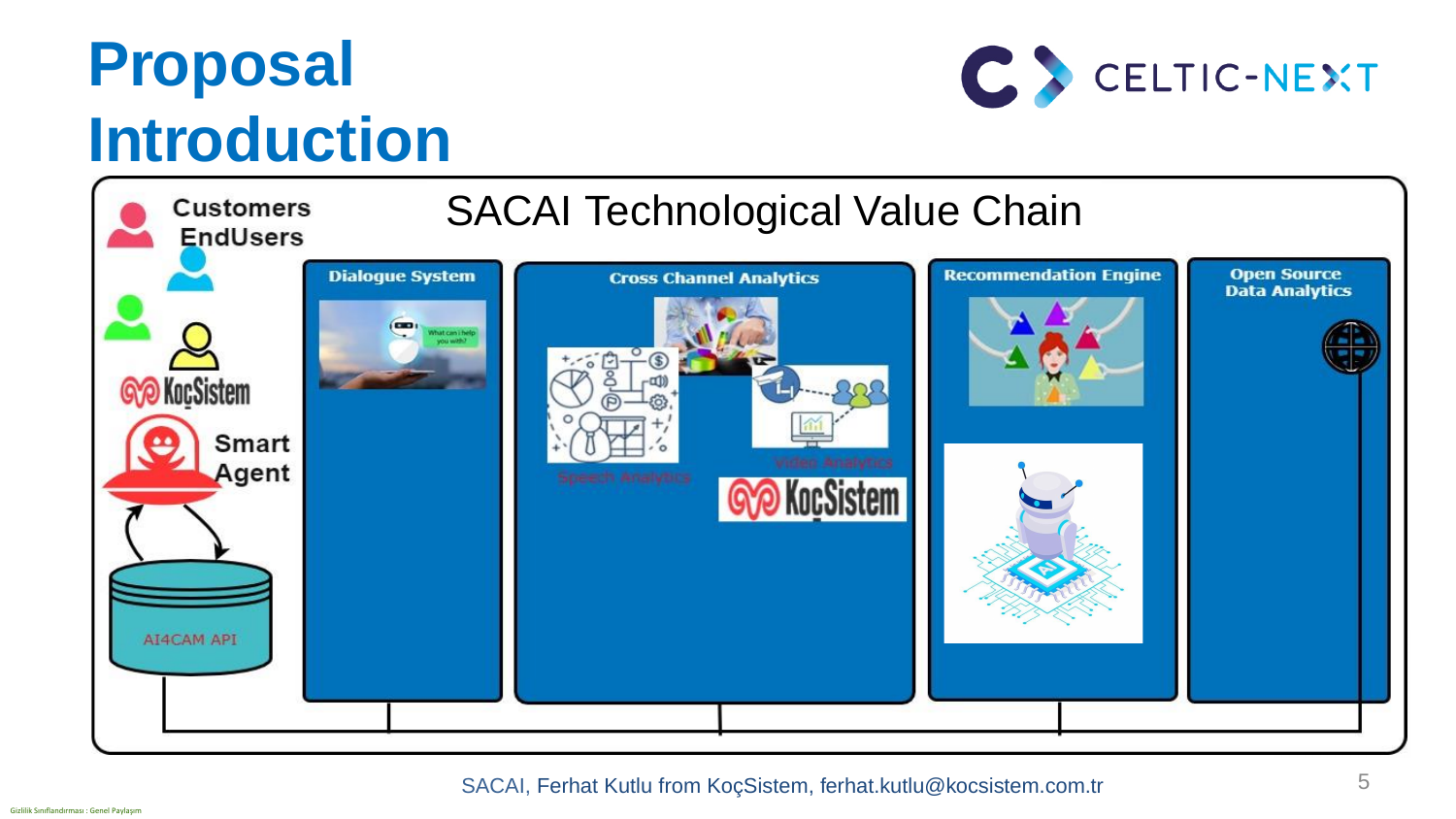



# **Proposal Introduction**

6

### **Impacts**

- -customer loyalty **↑** → sales **↑**
- -prioritize actions to improve customer experience and determine root  $causes \rightarrow fix problems$
- -launch more competitive products with less expertise requirements
- -train employees based on what's actually important to customers
- ✓ Competitive customer intelligence and smarter selling
- $\checkmark$  Enhanced the marketing strategy
- ✓ Optimized inventory & supply chain
- ✓ Compliance & risk mitigation

✓

…



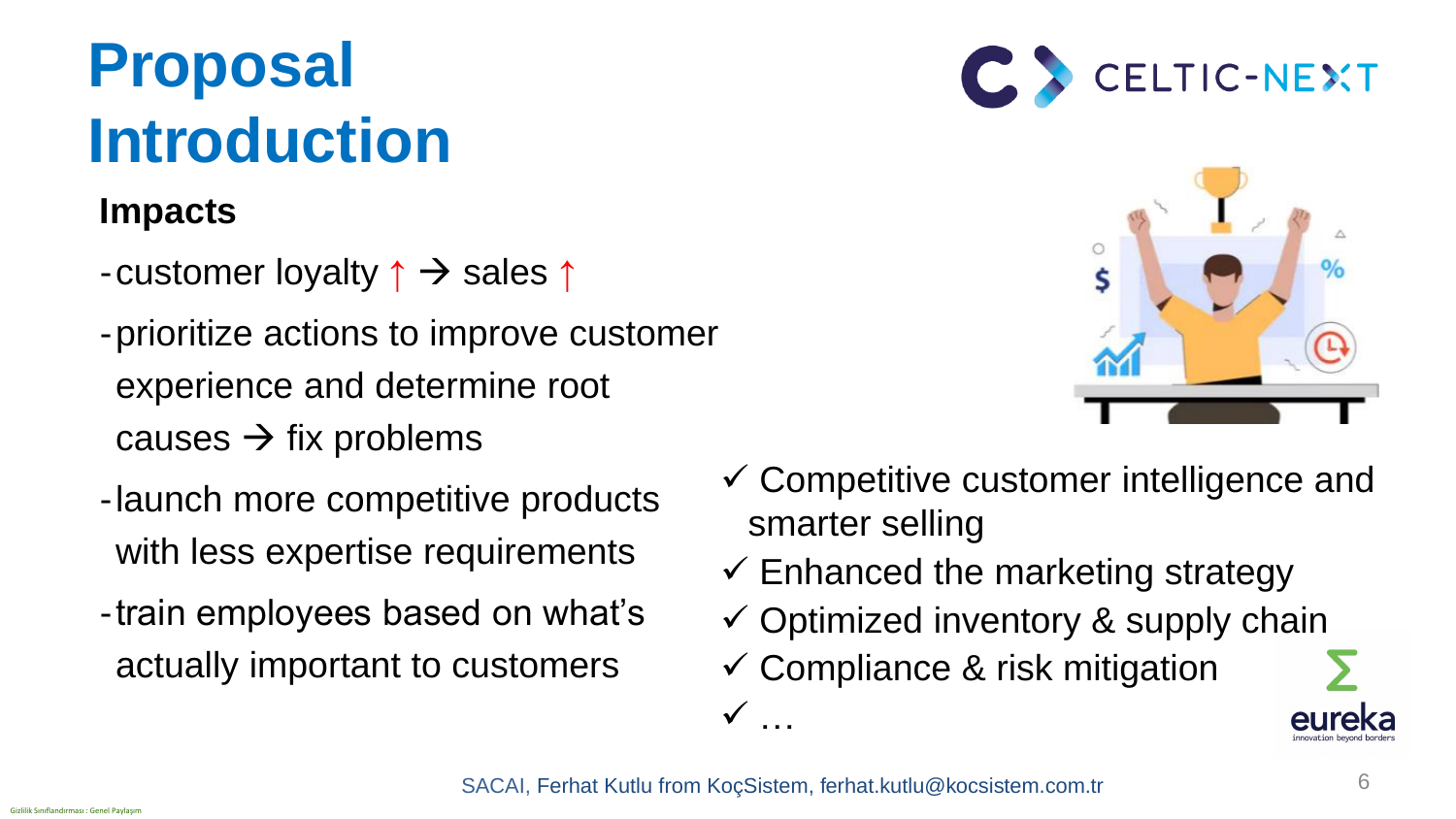



## **Partners**

## Existing consortium: …

Involved countries: Turkey, …

## **Expertise, profiles and types of partners you are looking for:**

- ➢ Use Case partners conducting e-trade and owning the bulk of related data
- ➢ R&D partner working in AI and big data processing
- ➢ Research Partners (Universities and Research Institutes)
- ➢ Technology Providers (Large Industry Firms, Research Institutes and SMEs)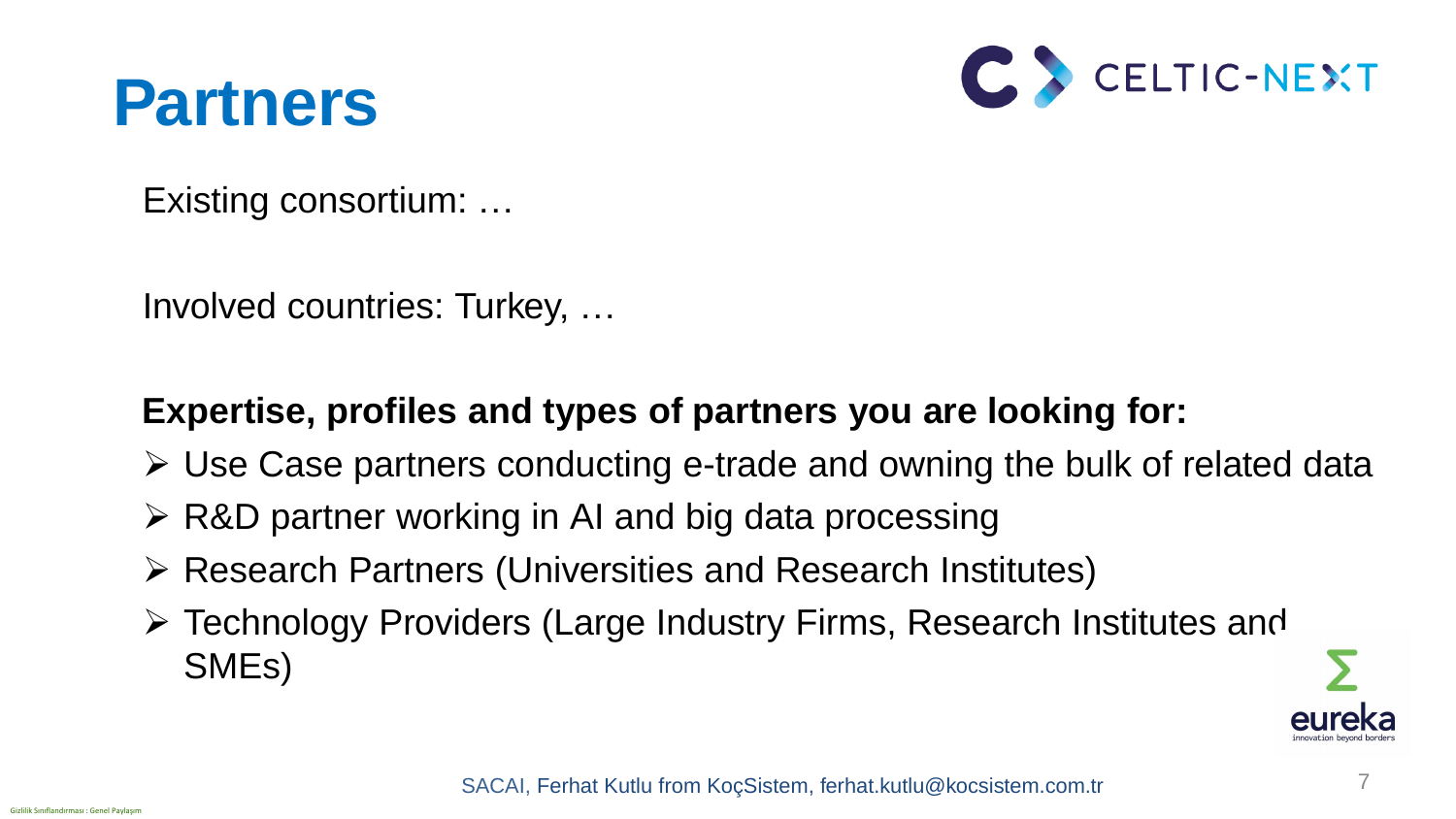





# **Join the Follow-up Telco 27th January 14.00-14:30 CET**

[Join meeting](https://eurescom-meetings.webex.com/eurescom-meetings/j.php?MTID=m13c6be938f1be756cc2794a14afe12cb)

Join by meeting number Meeting number (access code): 2744 941 8196 Meeting password: etTQWTA2m23

Join by phone **[+49-6925511-4400](tel:+49-6925511-4400,,*01*955071414##*01*)** Germany toll [Global call-in numbers](https://eurescom.webex.com/eurescom/globalcallin.php?serviceType=MC&ED=697732507&tollFree=0)

[Can't join the meeting?](https://collaborationhelp.cisco.com/article/WBX000029055)

www.celticnext.eu office@celticnext.eu